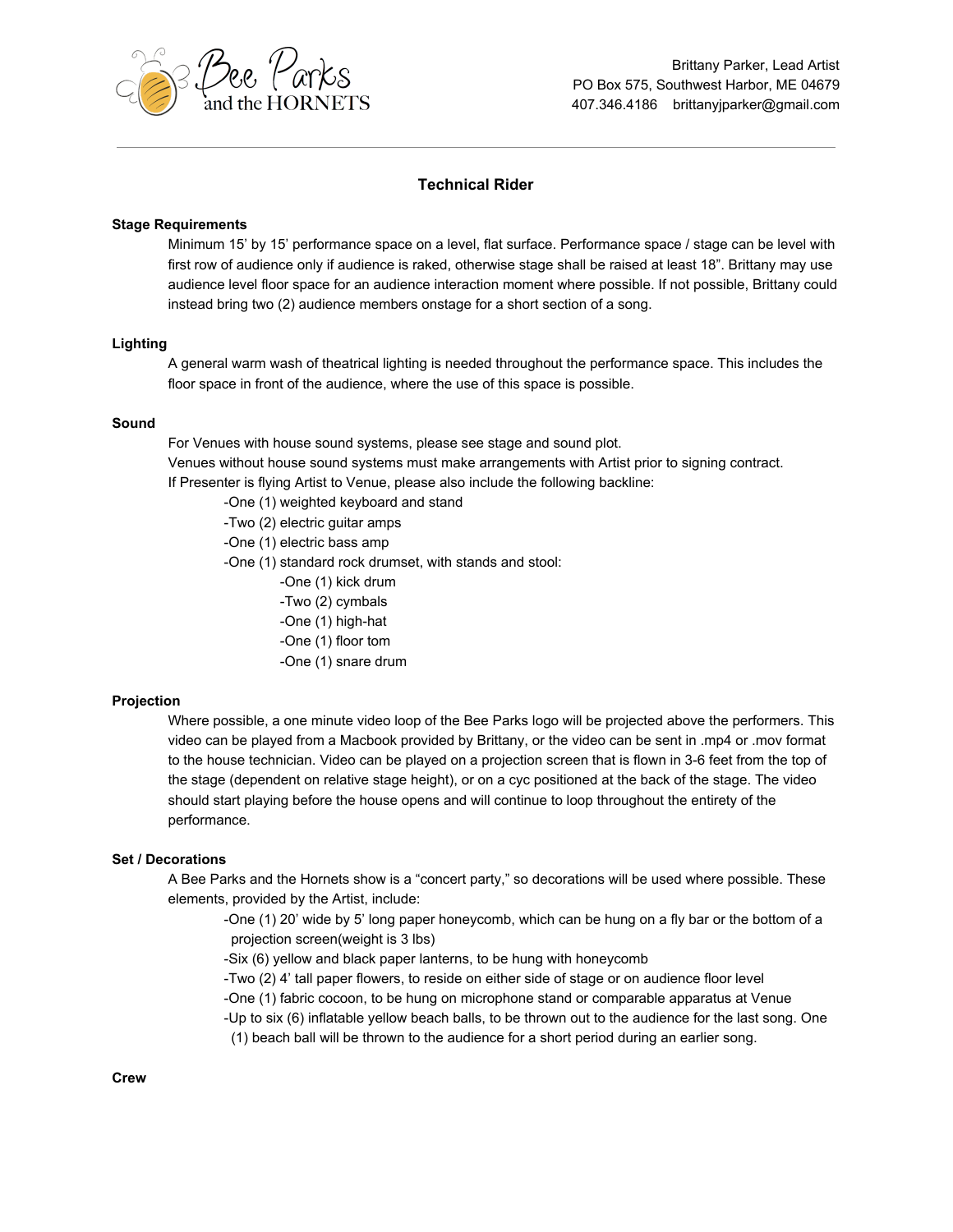

At least one (1) technician for lights, sound, and projection, available for load-in, sound check, all performance times, and load-out. Technician will be responsible for sound mixing during the performance.

# **Day of Show Schedule**

Arrival and Load-In: 3 hours prior to first performance Sound Check / Lighting Check: 2 hours prior to performance(s) Doors: to open no earlier than 1 hour prior to performance(s) Length of Performance: 1 hour Load-Out: 1 hour after last performance

# **Pre-Show Activities**

Where possible, pre-show activities may be provided by the Artist for the audience in the lobby or the house. These activities can be run without supervision, either on tables provided by the Venue or on open floor space. Artist will provide all materials and tablecloths / floor blankets. Activities include:

-Reading station with bee and insect books

-Coloring station with custom Bee Parks coloring sheet / program

-Antenna making station with headbands and pipe cleaners

### **Merchandise**

Artist reserves the right to sell merchandise in the lobby, requiring one clean table with minimum dimensions of 2" by 2". If Presenter provides a person to sell merchandise, they shall retain 10% of merchandise sales.

### **Hospitality**

Presenter will provide a green room or holding room that is dry, well-lit, clean, and climate-controlled with at least one (1) private restroom and a mirror. If a private restroom is not available, then the green room or holding room shall be located close to restroom facilities, and at least one (1) private dressing room shall be provided. A dressing room can be defined as a clean, well-lit, private space with a mirror that is secure and lockable.

Presenter will provide at least ten (10) water bottles or access to filtered drinking water and cups. Hot water, tea, coffee, and healthy snacks shall also be provided.

If scheduled to do more than one performance or educational activity throughout a 10 hour period, then five (5) meals or a \$100 cash buyout shall be provided (one meal per band member).

#### **Hotel Accomodations**

If Presenter is providing accommodations, the band requires three (3) separate rooms with a minimum of at least five (5) separate beds. Any accommodations that are not standard hotel rooms, i.e. Air BnB, donated housing, or college housing, must be approved with the Artist 30 days prior to the performance.

### **Travel**

If Presenter is flying Artist to the Venue, then ground transportation to/from airport to hotel, as well as to/from hotel to venue, must be provided for five (5) people, five (5) suitcases, four (4) guitar cases, one (1) trumpet case, and one (1) saxophone case.

# **Parking**